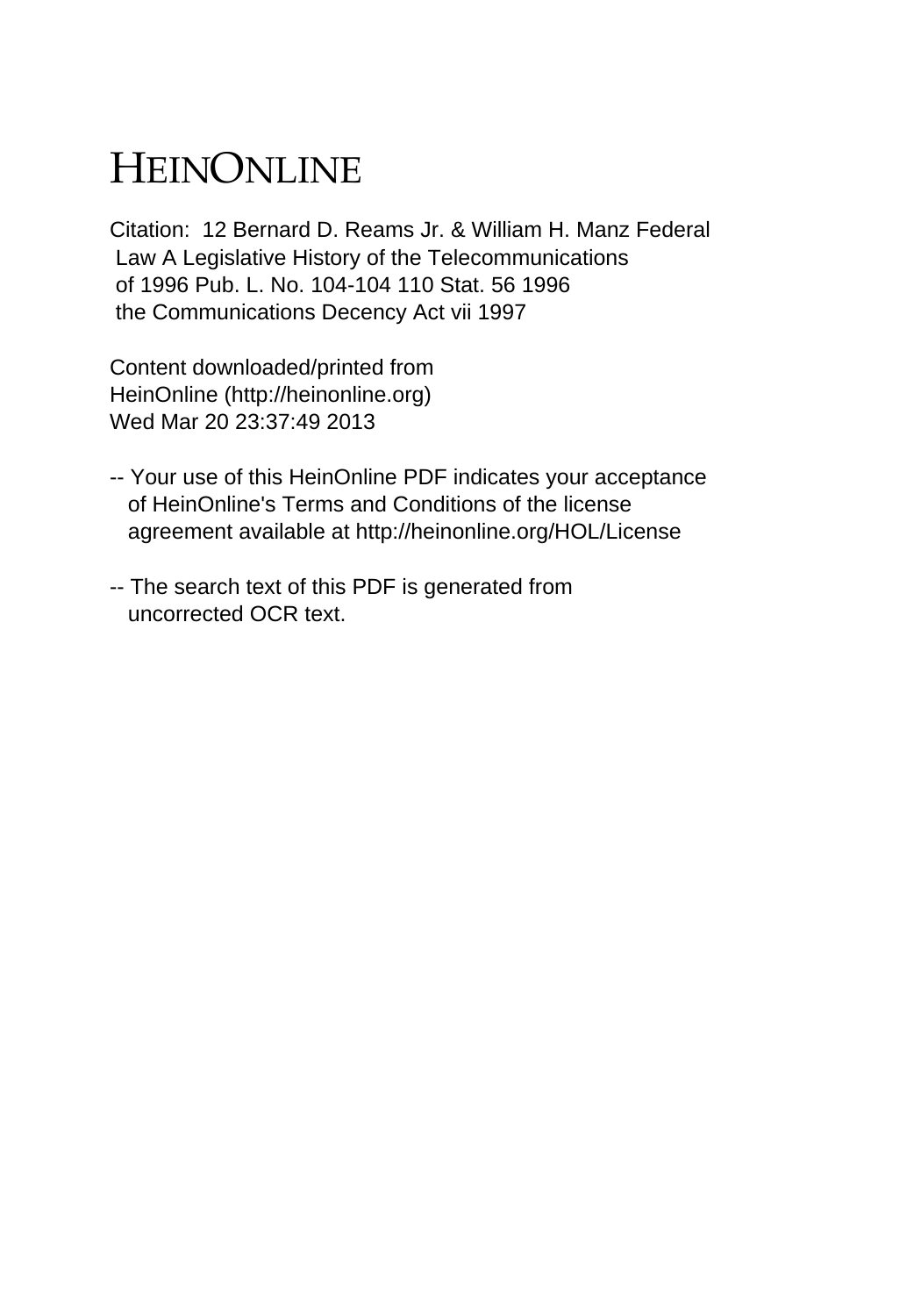### **TABLE OF DOCUMENTS**

#### **VOLUME 12**

#### **Section** M- **Past Hearings (Continued from Volume 11)**

- **Doc. No. 176 -** Modified Final Judgment (Parts **1** & 2) - Hearings before the Subcommittee on Telecommunications and Finance of the Committee on Energy and Commerce, House of Representatives, 100th Congress, 1st Session and 100th Congress, 2d Session, Serial No. 100-71 and Serial No. 100-136 (July **15,** 30 and October 2, 1987 and April 20, 1988).
- **Doc. No. 177 -** Modified Final Judgment (Parts **1** & 2) - Hearings 100-510 before the Subcommittee on Communications of the Committee on Commerce, Science, and Transportation, United States Senate, 100th Congress, 1st Session (December 10 and 11, 1987 and July 14, 1988).

*For Master Table of Documents* of this set, please refer to *Volume 1.*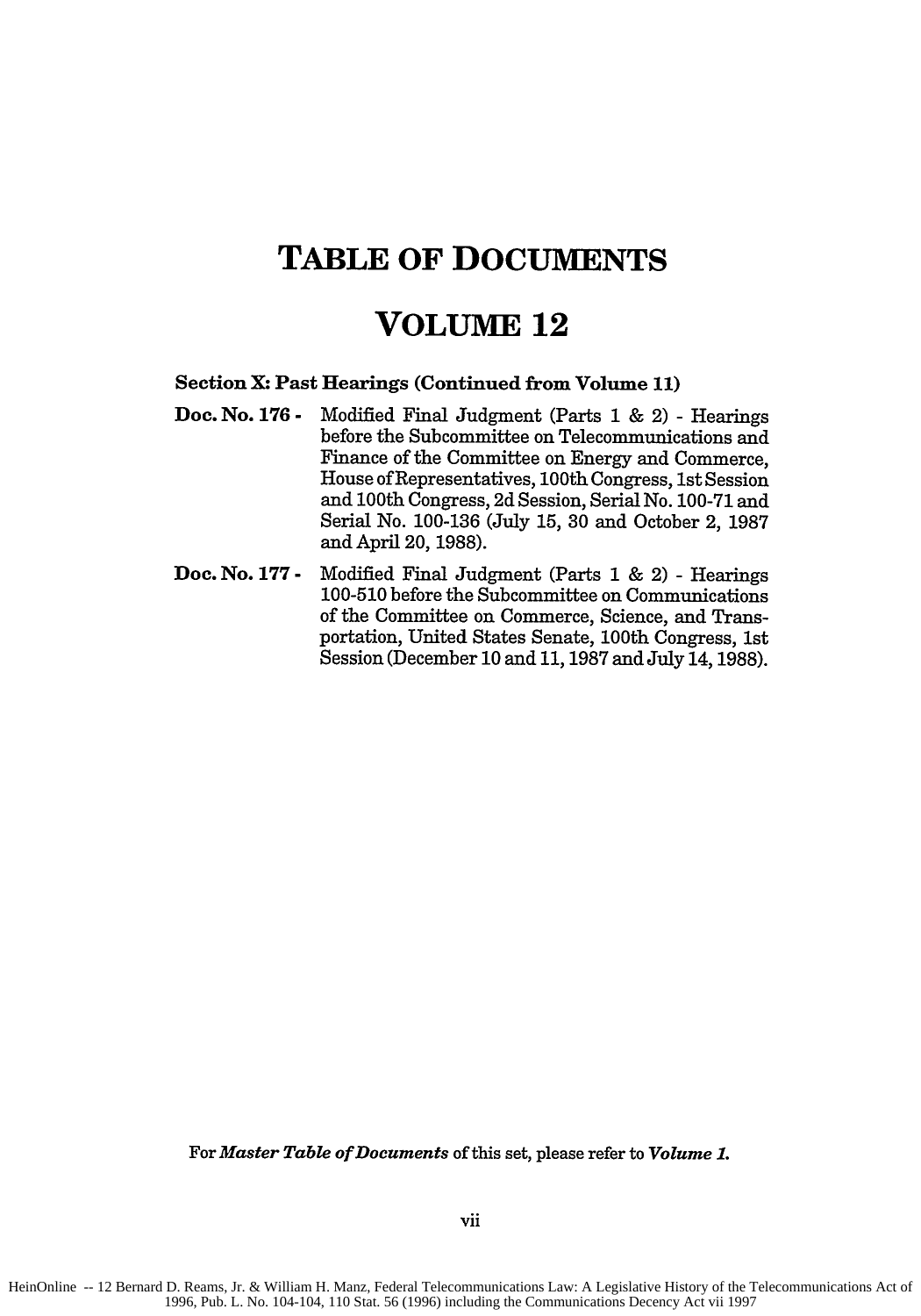HeinOnline -- 12 Bernard D. Reams, Jr. & William H. Manz, Federal Telecommunications Law: A Legislative History of the Telecommunications Act of 1996, Pub. L. No. 104-104, 110 Stat. 56 (1996) including the Communications Decency Act viii 1997

 $\sim$   $\sim$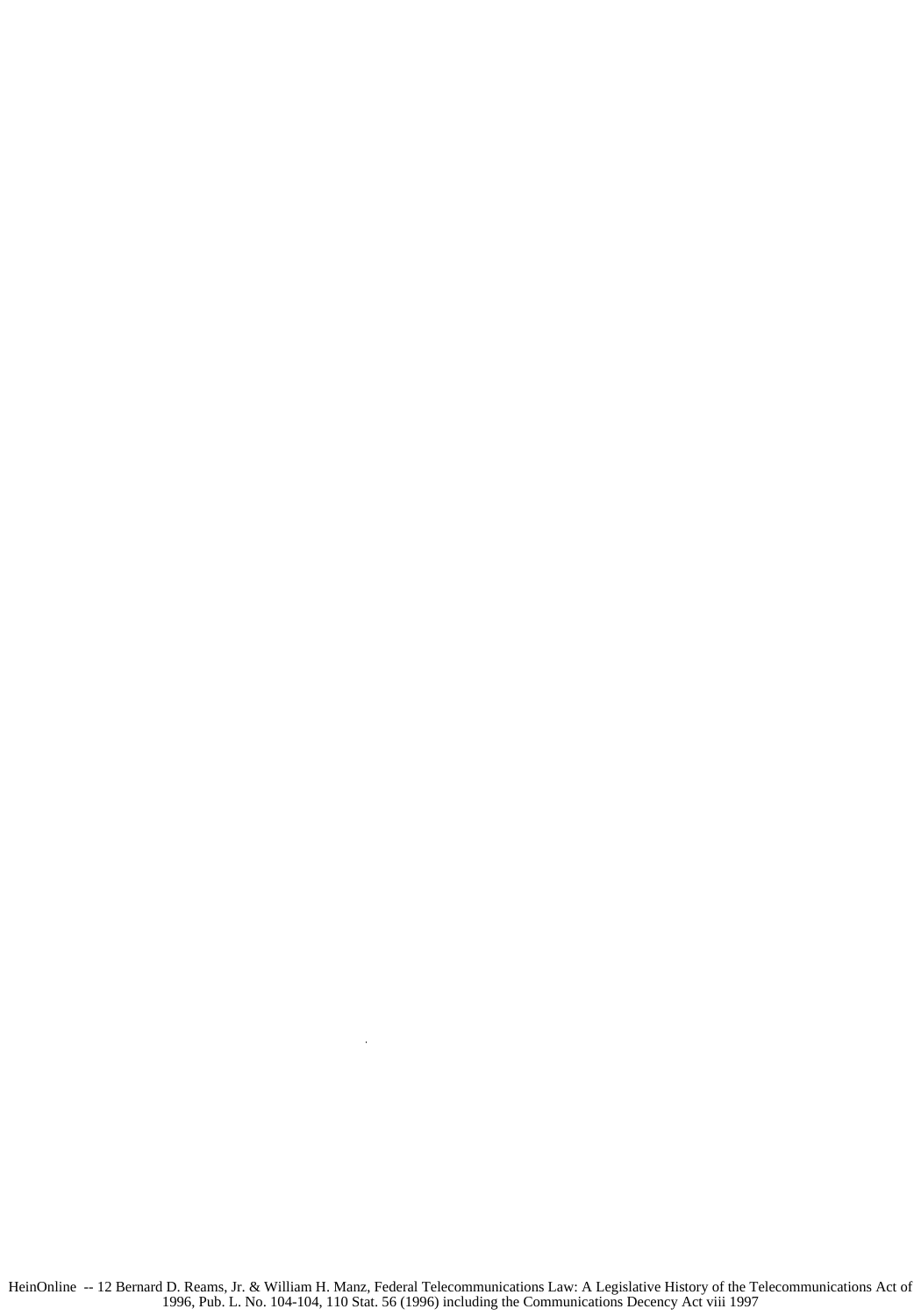## Document No. **176**